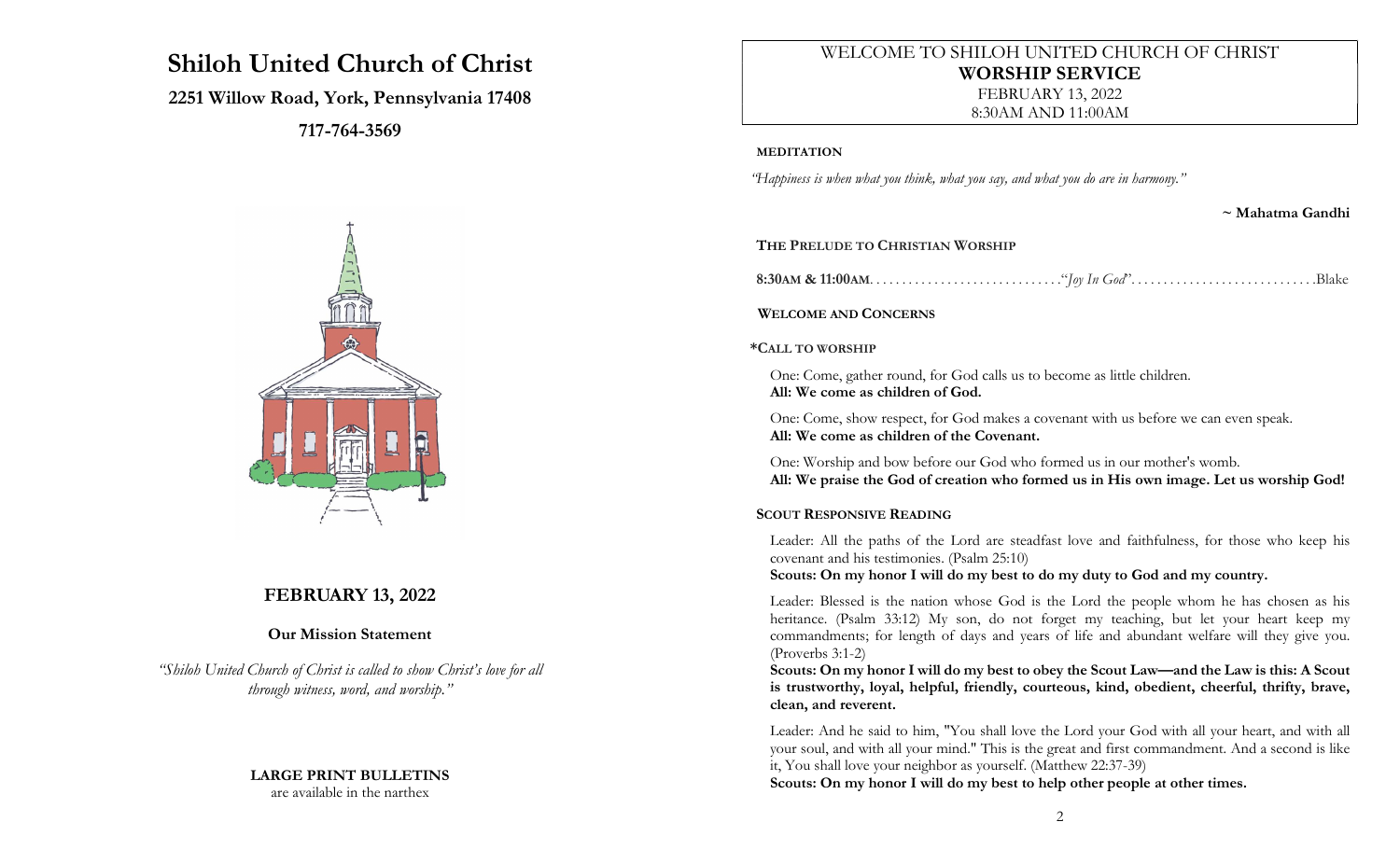Leader: Remember also the Golden Text: And as you wish that men would do to you, do so to them. (Luke 6:31) Do you know that you are God's temple and that God's Spirit dwells in you? If anyone destroys God's temple, God will destroy him. For God's temple is holy, and that temple you are. (I Corinthians 3:16-17)

Scouts: On my honor, I will do my best to keep myself mentally awake.

Leader: Wisdom is the principal thing: Do not forget, and do not turn away from the words of my mouth. Get wisdom; get insight. (Proverbs 4:5) How can a young man keep his way pure? By guarding it according to thy word. (Psalm 119:9)

Scouts: On my honor, I will do my best to keep myself morally straight.

\*HYMN . . . . . . . . . . . . . . . . . . . . . . . . . . . . "This Is The Day" . . . . . . . . . . . . . . . . . . . . . . . . . . . . . . #84

#### UNISON PRAYER OF CONFESSION

Merciful God, we have not turned from the ways of evil to follow where you rightly lead us, nor have we been faithful in nurturing those trusted in our care. We confess our shortcomings and ask your forgiveness and beg to be renewed in energy and enthusiasm for the building of your kingdom on earth. This we ask in the name of Jesus Christ. Amen.

#### WORDS of ASSURANCE

One: Anyone in Christ is a new creation. The old life has gone; a new life has begun. Know that you are forgiven and at peace.

All: Thanks be to God who gives us life.

EXCHANGING THE PEACE OF CHRIST (Please wave to one another)

Let us greet each other in Christian Friendship. The peace of God be with you. And also with you.

#### CHILDREN'S TIME

All children (including infants) and youth who desire to come forward for the Children's Sermon are welcomed and encouraged to do so. Parent's/caregivers are welcome to accompany their child during the children's message.

### WITNESS TO OUR SACRED STORY

Psalm 1 1 Corinthians 15:12-20

Gospel Reading: Luke 6:17-26

### **SERMON** "Who Is Happy?"

\*HYMN. . . . . . . . . . . . . . . . . . . . . . ."Give Thanks with a Grateful Heart " . . . . . . . . . . . . . . . . . . . See Insert

PASTORAL PRAYER

SILENT PRAYER

### THE LORD'S PRAYER

Our Father, who art in heaven, hallowed be thy name. Thy kingdom come. Thy will be done, on earth as it is in heaven. Give us this day our daily bread. And forgive us our sins, as we forgive those who sin against us. And lead us not into temptation, but deliver us from evil. For thine is the kingdom, and the power, and the glory forever. Amen.

#### PRESENTING OUR TITHES AND OFFERINGS BEFORE GOD

#### INVITATION TO THE OFFERING

Brothers and sisters, let us bring ourselves, our gifts, and our resources together that God may be glorified.

| *OFFERTORY RESPONSE | "Doxology" |  | 1780 |
|---------------------|------------|--|------|
|---------------------|------------|--|------|

Praise God from whom all blessings flow; Praise God all creatures here below; Praise God above, You heavenly host: Praise Father, Son, and Holy Ghost. Amen.

#### \*PRAYER OF DEDICATION

Your importance in our lives, O God, is reflected in our gifts. We return to you, through the ministry and outreach of Shiloh UCC, a portion of all that you have entrusted to us. We promise that these offerings will not be the end of our giving. We will also invest our time and abilities in your work of healing, comforting, teaching, guiding, and proclaiming good news. Bless each gift, whatever its size, and multiply the good to be done through our talents and treasure. Amen.

#### **BENEDICTION**

Go in peace to love and serve the Lord. Render unto no one evil for evil, strengthen the faint hearted, support the weak, and honor all, that the Lord may be praised. Amen.

### **POSTLUDE**

**8:30AM & 11:00AM.** . . . . . . . . . . . . "Happy Are They Who Walk With The Lord". . . . . . . . . . . . . . . Gawthrop

### WE ARE DELIGHTED THAT YOU JOINED US FOR WORSHIP TODAY!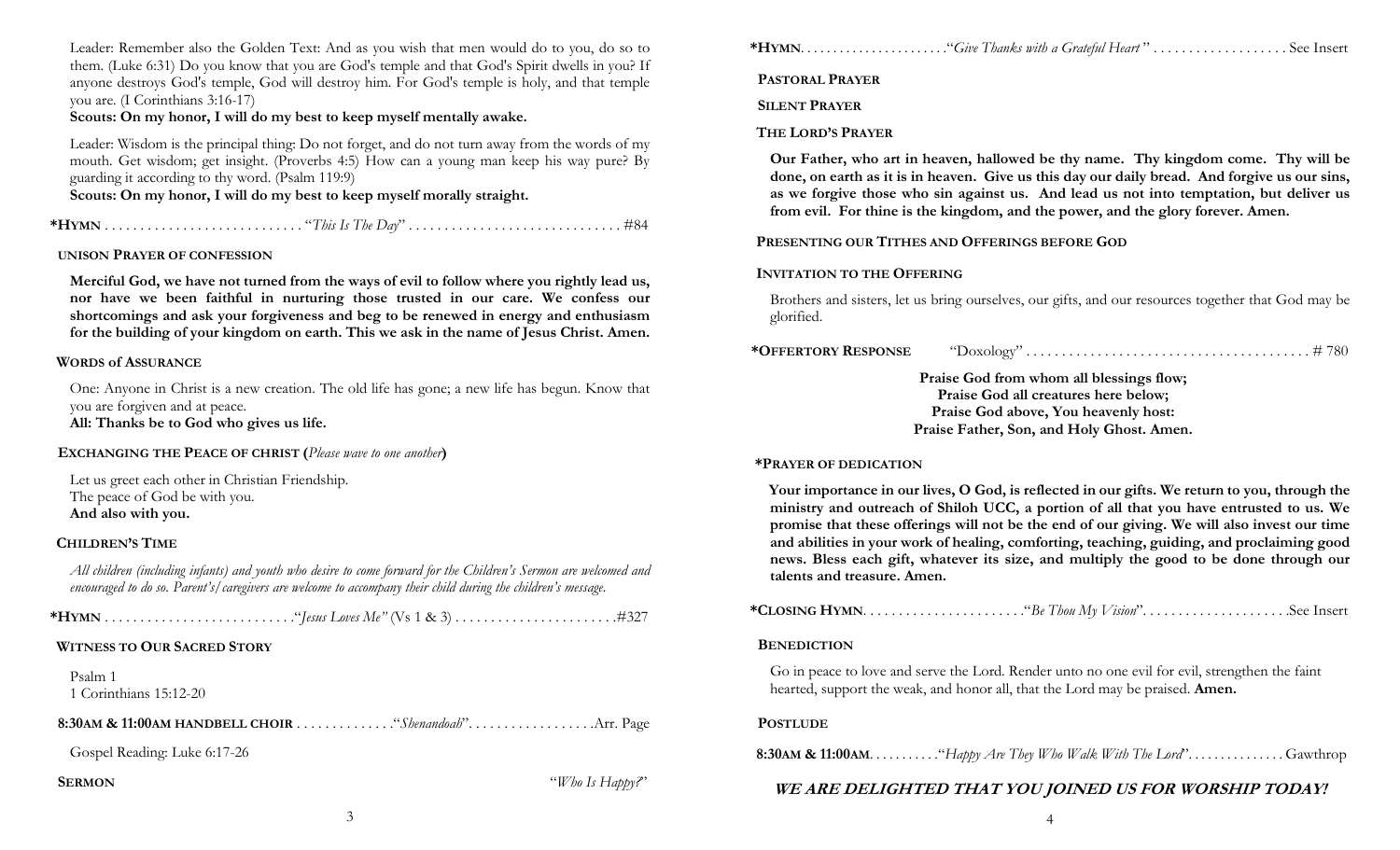ACOLYTE: 8:30AM: Volunteer 11:00AM: Isaac Pituch

We are in search of additional Acolytes for both services. Please contact Carol Burns at 717-792-3796 if you are interested.

LITURGIST: 8:30AM: Jack Reiber 11:00AM: Tim Bentzel

We are in search of additional Liturgists for both services. Please contact Sara Jacoby at 717-764-4520 if you are interested.

- $\triangleright$  USHERS: Scouts and/or Volunteers
- GREETERS: 8:30AM: Gary & Marvel Burg 11:00AM: Scouts and/or Volunteers
- NURSERY DUTY: 8:30AM: Patti Goodyear & Kaitlin Rentzel 11:00AM Marsha Reiber
- MUSIC: 8:30AM & 11:00AM Sandy Bamberger & Handbell Choir

# WE WOULD LIKE TO THANK ALL OF THE VOLUNTEERS AND MUSICIANS FOR PROVIDING THE WORSHIP MUSIC THIS SUNDAY!



The ELC is collecting items and putting together "Hero Baskets" for our healthcare providers who have been working under an extreme amount of stress. It is our hope that we can collect a good number of items to make as many baskets as possible. These baskets will then be spread throughout the various hospital floors/units so that we can bring some sunshine to as many medical professionals as possible. We would like to have all donated items to the preschool by **Sunday, February 13<sup>th</sup> (extended)**. If you would like to help by donating items for our project, please see the list below:

\*Individually wrapped snacks, pieces of hard candy or chocolate

\*Packs of gum

\*Chap stick or lip balm (unscented or mildly scented)

\*Small containers of hand lotion (unscented or mildly scented & that can fit in a pocket)

\*Pens (ones that are retractable & do NOT have lids)

\*Ponytail holders

- \*Coffee (or tea) k-cups for the Keurig
- \*Little bottle cap openers (to be used to open medicine lids)

There is also a wish list on Amazon. If you purchase from this link, items will be delivered directly to the preschool. https://www.amazon.com/hz/wishlist/ls/QRLJL671NNAH?ref\_=wl\_share. Thank you for your support!

# PRAYERS FOR THE WEEK:

# Morning Prayer (By Debbie McDaniel)

Dear God, thank you for your amazing power and work in our lives, thank you for your goodness and for your blessings over us. Thank you for your great love and care. Thank you for your sacrifice so that we might have freedom and life. Forgive us for when we don't thank you enough, for who you are, for all that you do, for all that you've given. Help us to set our eyes and our hearts on you afresh. Renew our spirits, fill us with your peace and joy. We love you and we need you, this day and every day. We give you praise and thanks, for You alone are worthy! In Jesus' Name, Amen.



Dear Jesus, teach me to daily lay my burdens at your feet. Show me I can trust in your loving care. Grant me, your beloved, the nourishing blessing of rest and peaceful sleep. In Your name I prayer. Amen.

### PRAYERS FOR OUR COMMUNITY OF FAITH

Chuck and Sandy Baboian, Julene Bechtel, Jim Sr. and Rosemary Bentzel, Rosabel Bentzel, Joyce Bowers, Oscar Bupp, Uble & Nan Frost, Mark Garber, Beverly Hoak, Bev Kirk, Donna Krone, Dottie Limbert, Catherine Lochman, Marguerite Lochman, Arlene Myers, Joanne Overmiller, Randy Reisinger, Cindy Repman, Jessie Sechriest, Sue Trimble, Stewart and Marie Wagner, Elva Winter

# THOSE WHO GRIEVE FOR THEIR LOVED ONES

The Jordan Family, The Hohenshilt/Jordan Family, The Rodgers Family, The Matthews/Curren Family, The Myers Family, The Keith Family, The Anstein Family

### IMPORTANT MESSAGE:

From the beginning of the Covid-19 outbreak, Shiloh UCC has relied on Community Transmission rates (i.e. low, moderate, substantial, high) to guide our recommended precautionary measures. Our benchmark for social distancing and masking requirements go into effect when transmission rates in York County reach substantial (50-100 cases/100,000 and percentage of positive cases >5%). As of February 10, the Community Transmission rate for York County is HIGH (364/100,000 and positivity rate is 20.35%). There are a total of 36,242 cases in Pennsylvania and 1,635 of those are in York County. The CDC is encouraging everyone to wear a mask in public, indoor settings.